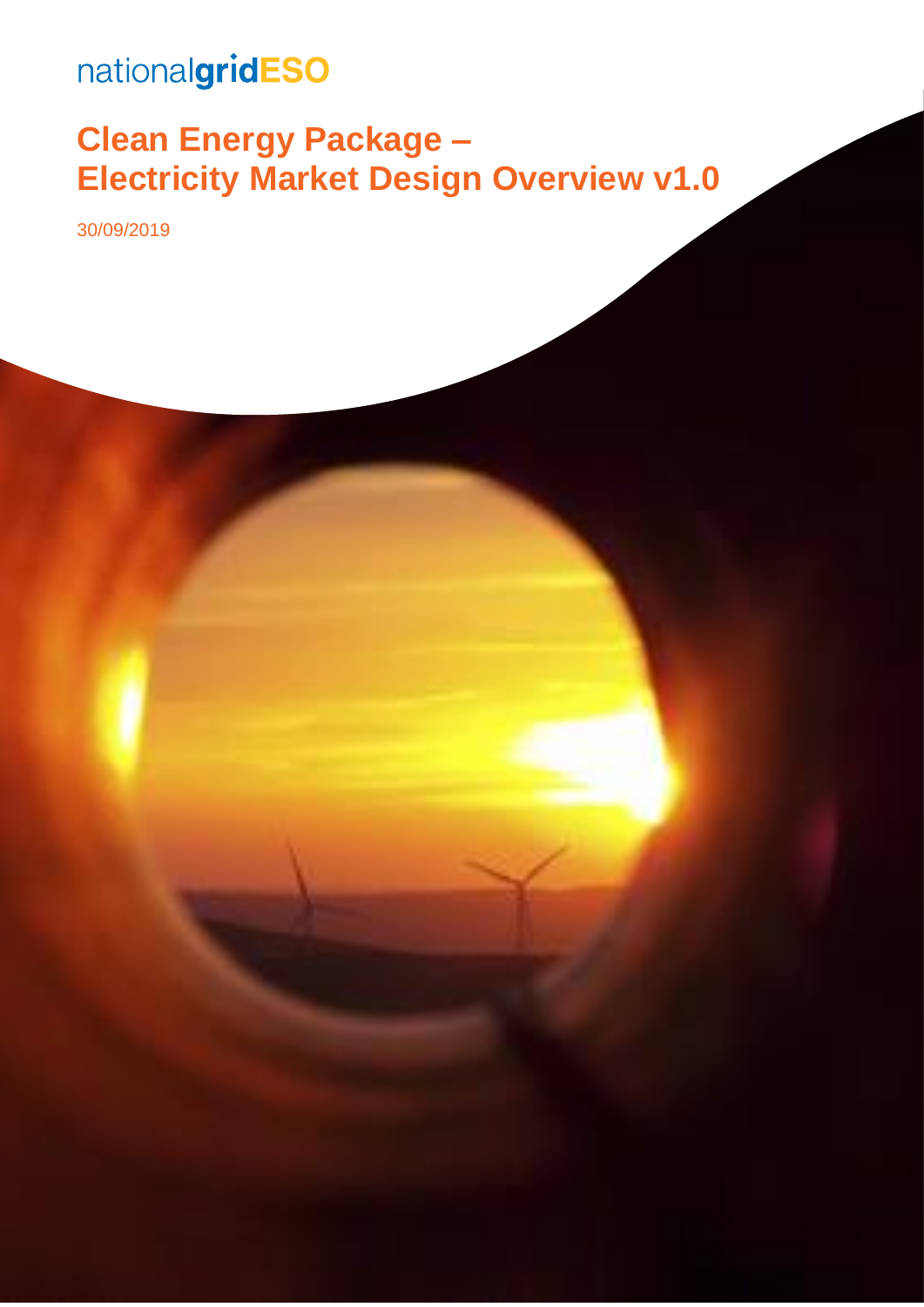## **Foreword**

#### **Working for you on European matters**

As the Electricity System Operator (ESO) for Great Britain we have many important responsibilities in respect of markets, networks and operations. At the heart of the energy system we play a key role for stakeholders in many areas, one of which relates to working for you on European matters.

As many of you know, over recent years we have played a significant role in the implementation of the Third Energy Package and in parallel we have been working to positively influence the direction of the Clean Energy Package since it was announced in November 2016. We haven't been doing either of these things in isolation and we recognise the guidance, support and constructive challenge which has been provided by key stakeholders, including with Elexon (as BSSCo) and via the Joint European Stakeholder Group. We also recognise the important role our involvement in ENTSO-E has played in improving these outcomes for consumers in both the United Kingdom and throughout Europe.

In our recen[t ESO Forward Plan 2019-2021](https://www.nationalgrideso.com/document/140736/download) we committed to publish a high-level impact assessment related to the Clean Energy Package and in doing so I hope we provide you with a useful overview of some of (what we feel are) the key elements of the package. I hope we also encourage dialogue with us on our role in the implementation of this important piece of European legislation, which is helping to facilitate the energy transition and seeking to drive better outcomes for consumers.



**John Twomey** Acting Head of Future Markets Electricity System Operator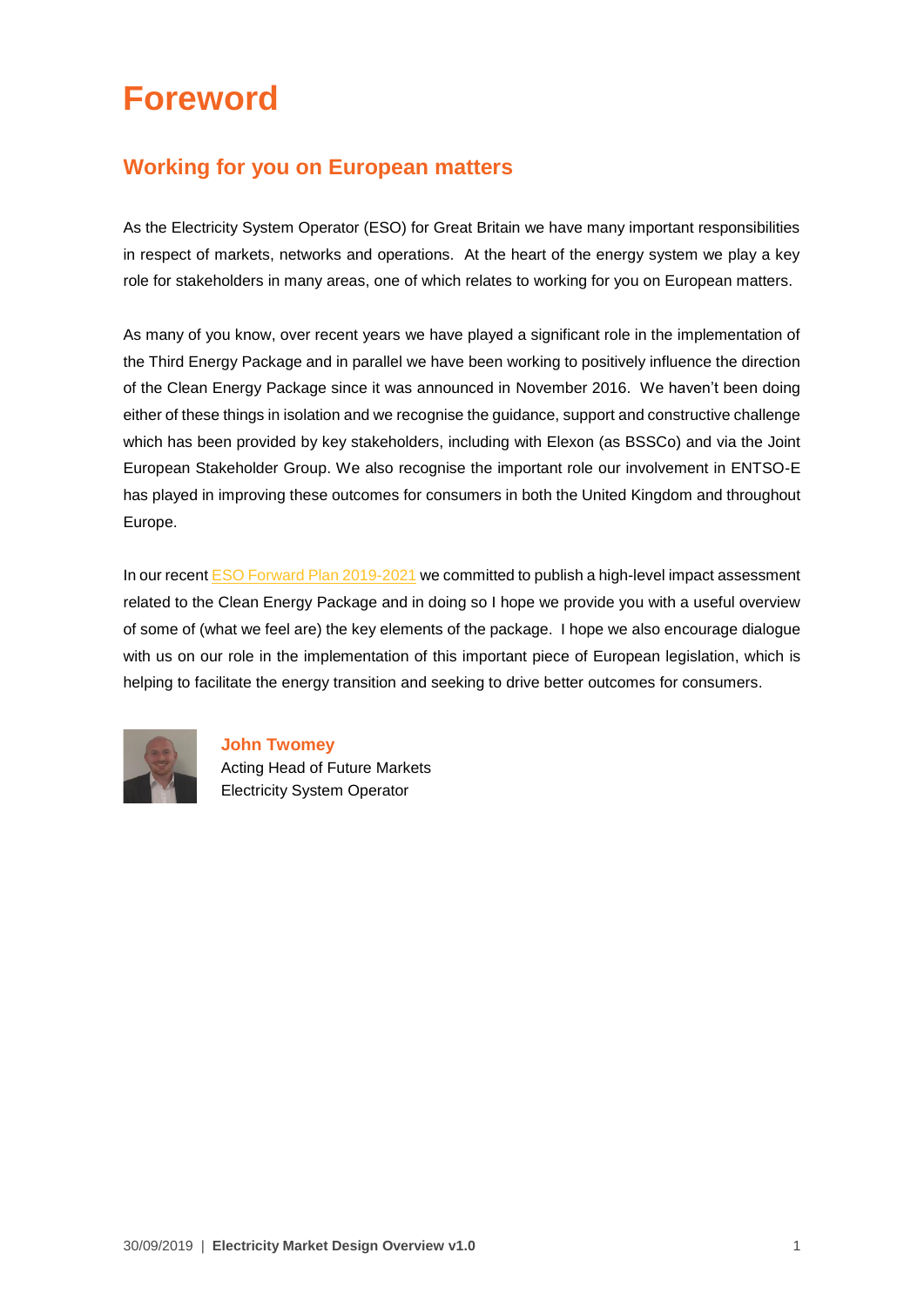## **Contents**

| 1. Introduction                 | Page 3  |
|---------------------------------|---------|
| 2. Electricity Regulation       | Page 5  |
| 3. Electricity Directive        | Page 14 |
| 4. Risk Preparedness Regulation | Page 16 |
| 5. Conclusion and Next Steps    | Page 18 |
|                                 |         |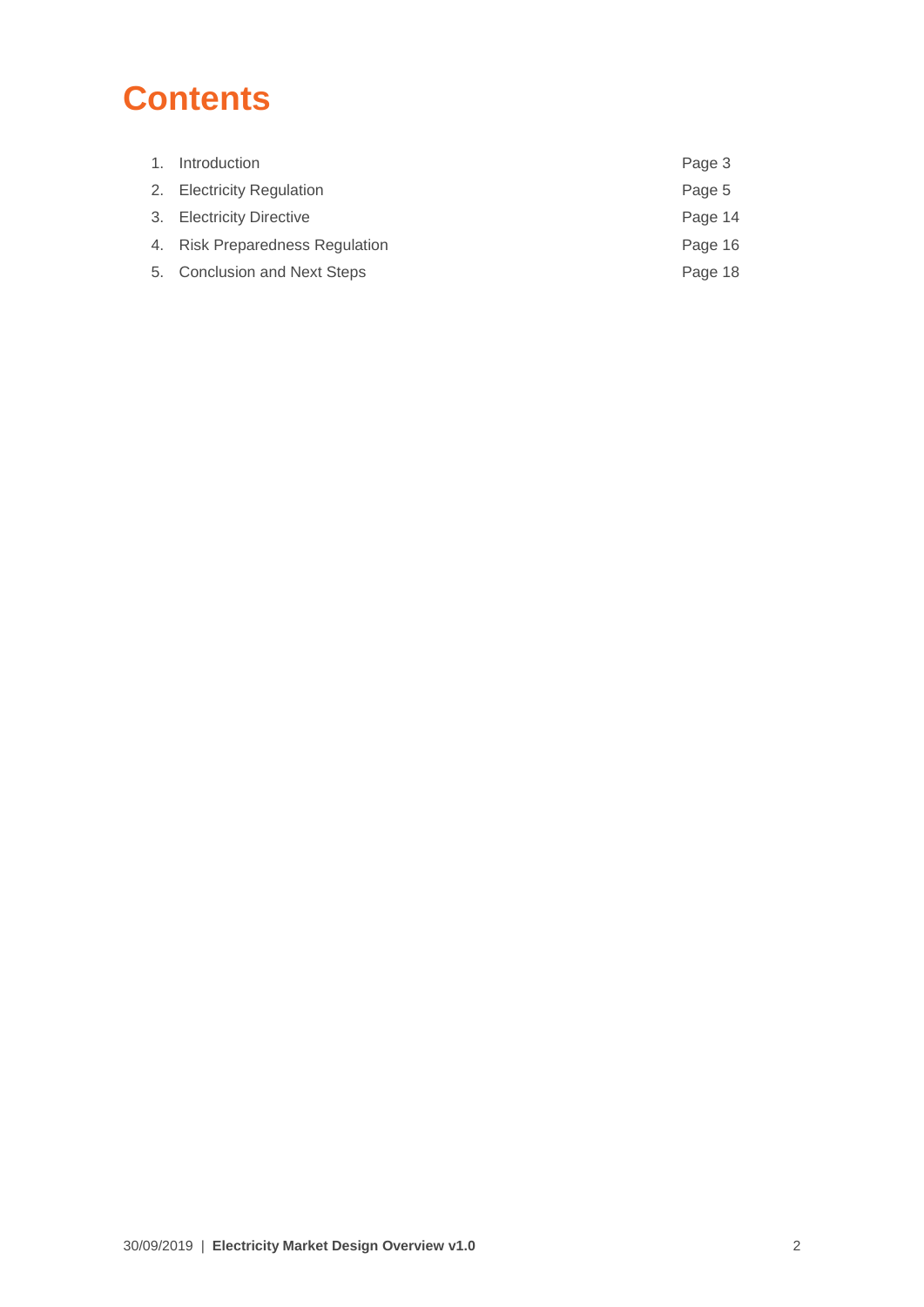### **Introduction**

The Clean energy for all Europeans package, or 'Clean Energy Package' is a suite of European legislation which entered into force over the course of 2018 and 2019 with the aim of decarbonising energy and facilitating better consumer outcomes.

The [Clean Energy Package](https://ec.europa.eu/energy/en/topics/energy-strategy-and-energy-union/clean-energy-all-europeans) is made up of several pieces of legislation covering the following areas.

- **Energy Performance in Buildings**
- **Renewable Energy**
- **Energy Efficiency**
- **Governance of the Energy Union**
- **Electricity Market Design**

The Electricity Market Design legislation is the most relevant for us as the ESO and it entered into force on 5th July 2019. Electricity Market Design contains a recast **[Electricity Regulation](https://eur-lex.europa.eu/legal-content/EN/TXT/?uri=uriserv:OJ.L_.2019.158.01.0054.01.ENG&toc=OJ:L:2019:158:TOC)**, a recast **[Electricity Directive](https://eur-lex.europa.eu/legal-content/EN/TXT/?uri=uriserv:OJ.L_.2019.158.01.0125.01.ENG&toc=OJ:L:2019:158:TOC)** and a **[Risk Preparedness Regulation](https://eur-lex.europa.eu/legal-content/EN/TXT/?uri=uriserv:OJ.L_.2019.158.01.0001.01.ENG&toc=OJ:L:2019:158:TOC)**. Also of relevance for governance is the recast **ACER Regulation** given its role in relation to the regulation of the internal energy market.

In our **ESO Forward Plan 2019-2021** we committed to publish a high-level impact assessment in respect of the Clean Energy Package. This document aims to do this for Electricity Market Design as it is the most recently ratified element of the Clean Energy Package and it could have potentially significant impacts on the ESO and our key stakeholders.

The Electricity Directive is addressed to Member States and sets out the goals that the Member States have to achieve and the timetable for the Member States to decide how to transpose these goals into national law. It is a recast of, and replaces, from  $1<sup>st</sup>$  January 2021, the existing electricity directive though some provisions could apply earlier than this date. The Regulations are both now in force and apply in the same way as domestic law directly in the Member States. Whilst the regulations are in force, provisions in these Regulations take effect at different points in time from the date of entry in force.

The result is a complex programme of work for Member States, the ESO and market participants to ensure compliance with those provisions (or seek exemptions or derogations, if appropriate) in due course. For example, whilst the Electricity Regulation is in force it applies generally from 1<sup>st</sup> January 2020 but some Articles apply earlier, such as Article 14, and others later, such as Article 6(12).

Due to both the scale and scope of Electricity Market Design this document is not comprehensive, and does not seek to be. Instead, we have focused on some of the key areas for the ESO and our stakeholders to provide an overview of the content and an update on our thinking and progress.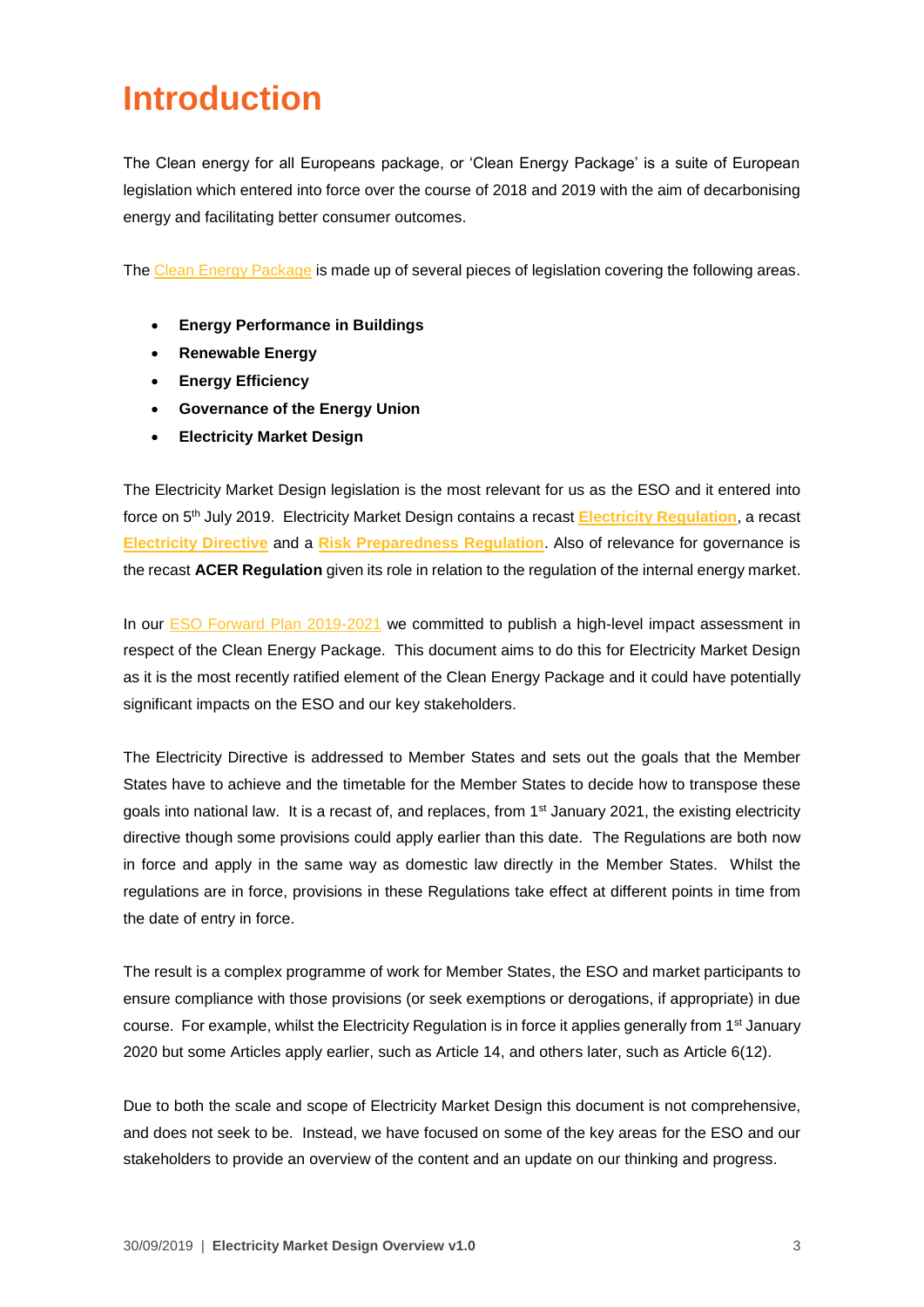The implementation of Electricity Market Design is further complicated by EU Exit as depending on the date and circumstances of the UK exiting the EU it remains to be seen which of the rights and obligations contained in Electricity Market Design will continue to apply once the UK ceases to be a Member State. For the purpose of this document we consider what implementation might mean without considering the potential impact of EU Exit on implementation.

We will aim to provide further insights and updates and refresh this document as our thinking evolves and based on stakeholder feedback.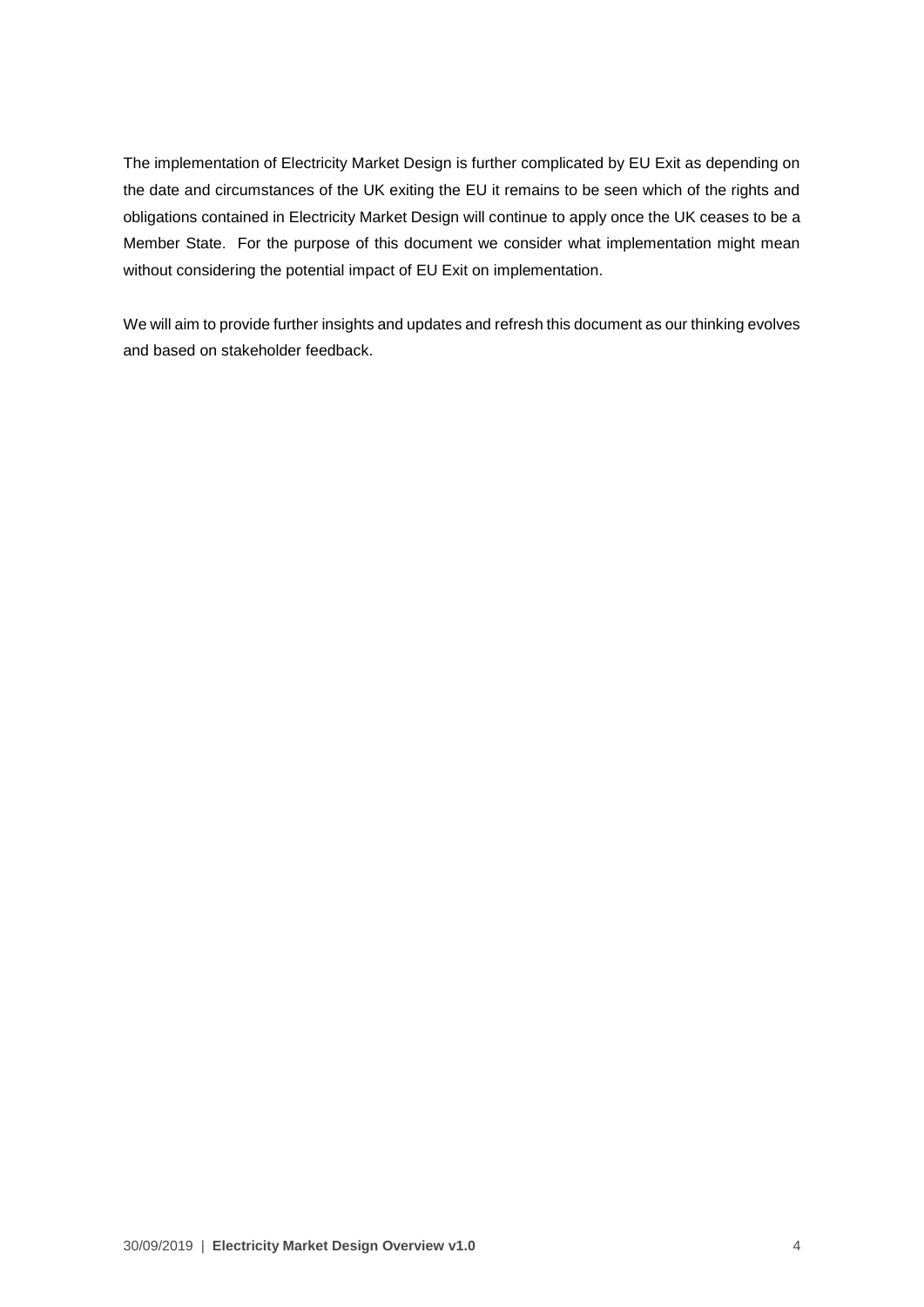# **Electricity Regulation**

**1**

 $\mathbb{H}$  ,  $\mathbb{H}$ 

I

 $\blacksquare$ 

M

**III** 

 $\mathbf{u}$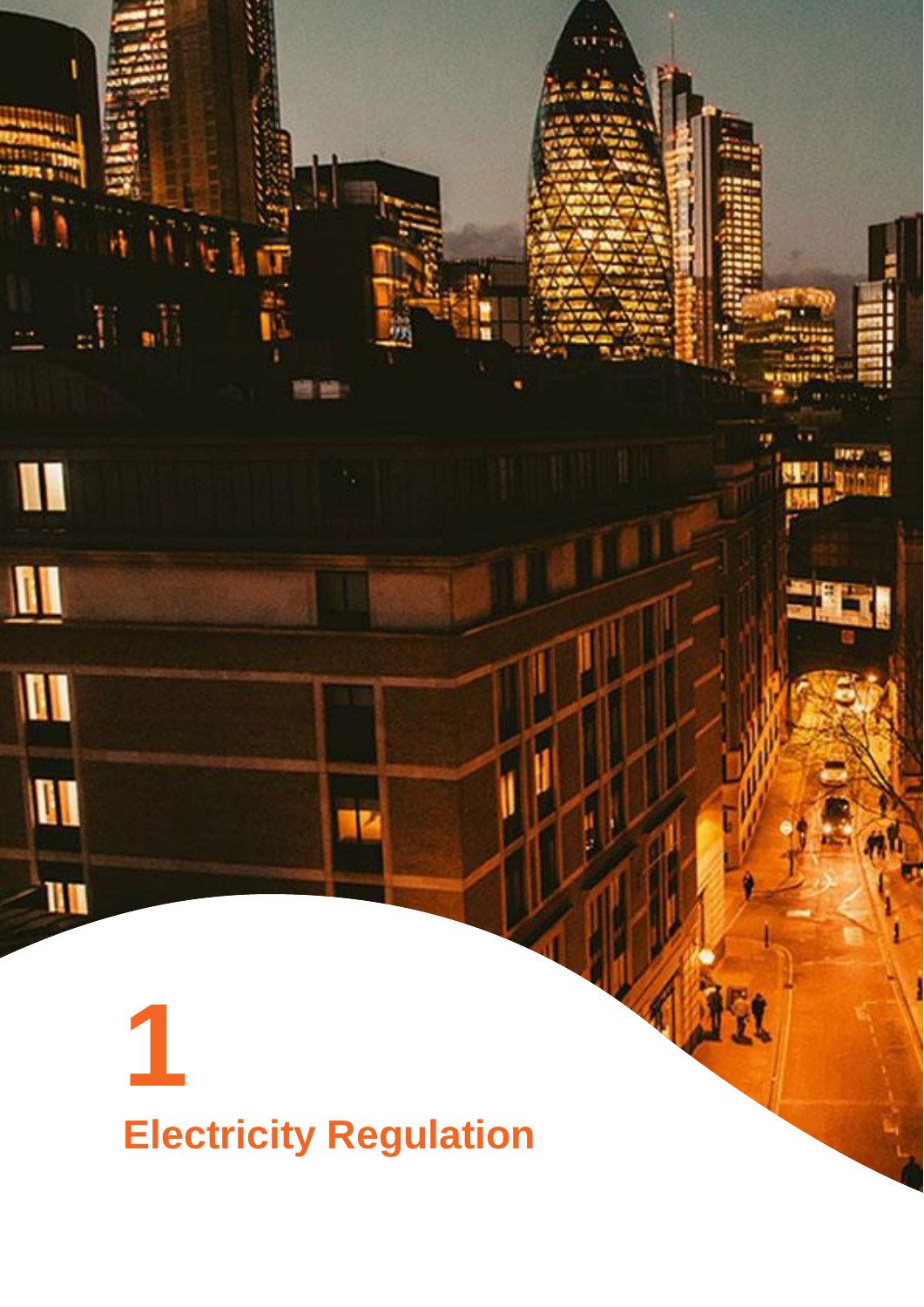### **Electricity Regulation Overview**

The recast [Electricity Regulation](https://eur-lex.europa.eu/legal-content/EN/TXT/?uri=uriserv:OJ.L_.2019.158.01.0054.01.ENG&toc=OJ:L:2019:158:TOC) came into force on 5<sup>th</sup> July 2019 and applies directly in each of the Member States. The Articles within it generally apply from 1<sup>st</sup> January 2020 although there are Articles which apply from both earlier and later dates.

We have set out some of the Articles from the Electricity Regulation as below and our understanding of the implications of these Articles as well as an update on implementation, where available. If you feel that we have overlooked or misinterpreted any of the key elements, or if you would like to discuss other areas of the Electricity Regulation then please get in touch at your convenience.

#### **Article 5(1): Balance responsibility**

*'All market participants shall be responsible for the imbalances they cause in the system ('balance responsibility'). To that end, market participants shall either be balance responsible parties or shall contractually delegate their responsibility to a balance responsible party of their choice. Each balance responsible party shall be financially responsible for its imbalances and shall strive to be balanced or shall help the electricity system to be balanced.'*

In our view, under the domestic framework, all market participants (including consumers) are either balance responsible parties or contractually delegate their responsibility to a balance responsible party in respect of imbalances, including via the Balancing and Settlement Code. On this basis, we don't believe immediate action is required to ensure compliance.

#### **Article 6(2): Balancing market**

*'The price of balancing energy shall not be pre-determined in contracts for balancing capacity. Procurement processes shall be transparent in accordance with Article 40(4) of Directive (EU) 2019/944, while protecting the confidentiality of commercially sensitive information.'*

At present, there are some contracts for balancing capacity in Great Britain which could be argued do pre-determine the price of balancing energy; however, we believe that the current arrangements are more economic and so we plan to seek a derogation under Article 6(14). As the same obligation is present under the existing network codes we are already in the process of seeking a derogation from Ofgem, although it may need to be extended to encompass the recast Electricity Regulation.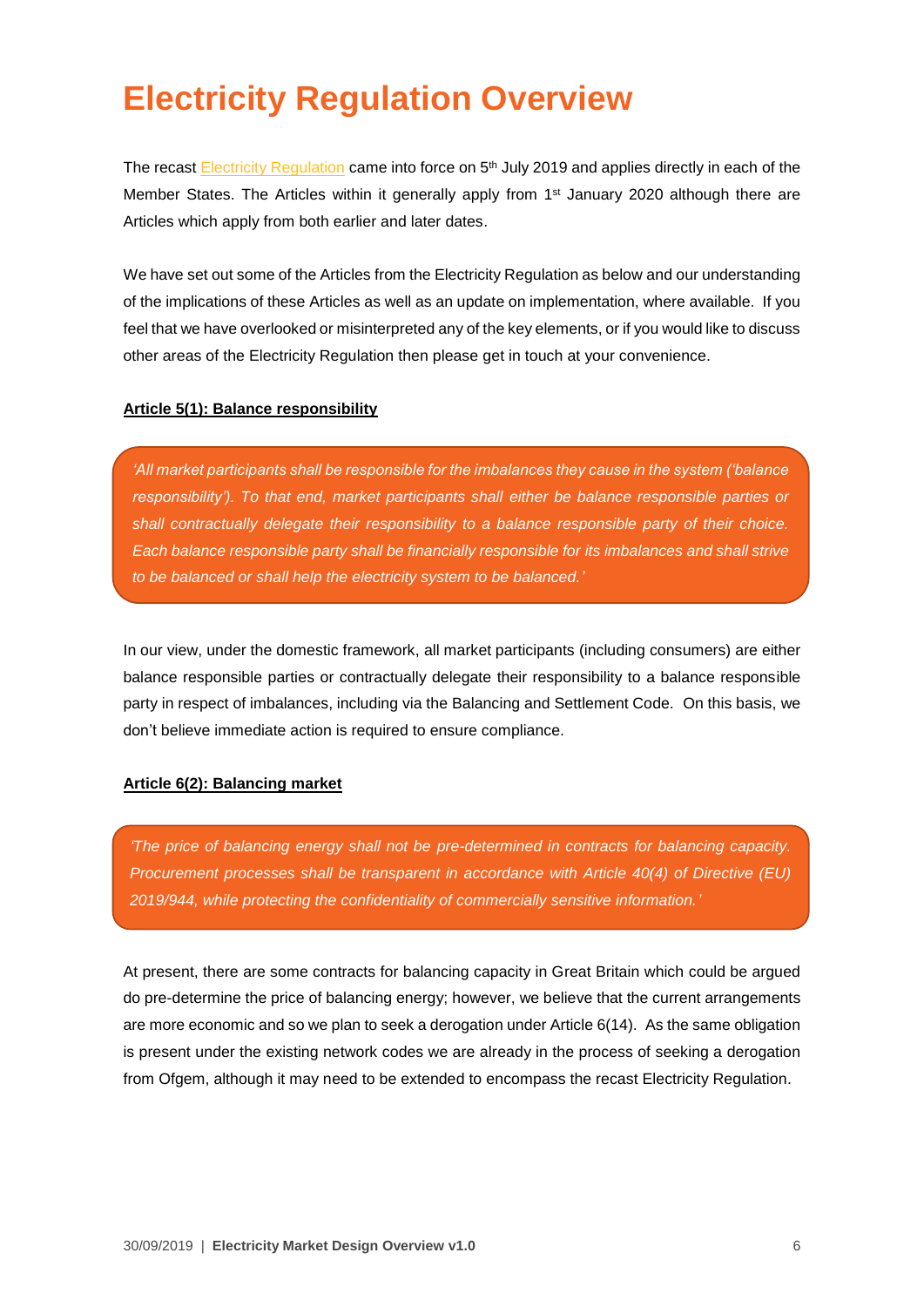#### **Article 6(4): Balancing market**

*'The settlement of balancing energy for standard balancing products and specific balancing products shall be based on marginal pricing (pay-as-cleared) unless all regulatory authorities approve an alternative pricing method on the basis of a joint proposal by all transmission system operators following an analysis demonstrating that that alternative pricing method is more efficient. Market participants shall be allowed to bid as close to real time as possible, and balancing energy gate closure times shall not be before the intraday cross-zonal gate closure time.'*

Whilst there are elements of the market in Great Britain which are currently on a pay-as-cleared basis (such as the Capacity Market and the standard balancing products) the Balancing Mechanism and many of the other specific balancing products are currently on a pay-as-bid basis. Therefore, this provision has the potential for significant change to our domestic market. However, our working position is that this change would not be in the interest of consumers and so we are working on a derogation proposal in accordance with Article 6(4) and/or Article 6(14) with the aim of submitting this request to Ofgem in October 2019 for their consideration and with the aim of securing a derogation by 1<sup>st</sup> January 2020.

#### **Article 6(9): Balancing market**

*'…Contracts for balancing capacity shall not be concluded more than one day before the provision of the balancing capacity and the contracting period shall be no longer than one day, unless and to the extent that the regulatory authority has approved the earlier contracting or longer contracting periods to ensure the security of supply or to improve economic efficiency. Where a derogation is granted, for at least 40 % of the standard balancing products and a minimum of 30 % of all products used for balancing capacity, contracts for the balancing capacity shall be concluded for no more than one day before the provision of the balancing capacity and the contracting period shall be no longer than one day. The contracting of the remaining part of the balancing capacity shall be performed for a maximum of one month in advance of the provision of balancing capacity and shall have a maximum contractual period of one month.'*

At this point it time there are arguably contracts for balancing capacity (e.g. STOR or Fast Reserve) which are concluded more than one day before the provision of balancing capacity and for a contract period of longer than one day; we are assessing the situation to consider the scope of a derogation. Once we have concluded our analysis the aim is to submit a derogation request to Ofgem in October 2019 for their consideration and with the aim of securing a derogation by 1<sup>st</sup> January 2020.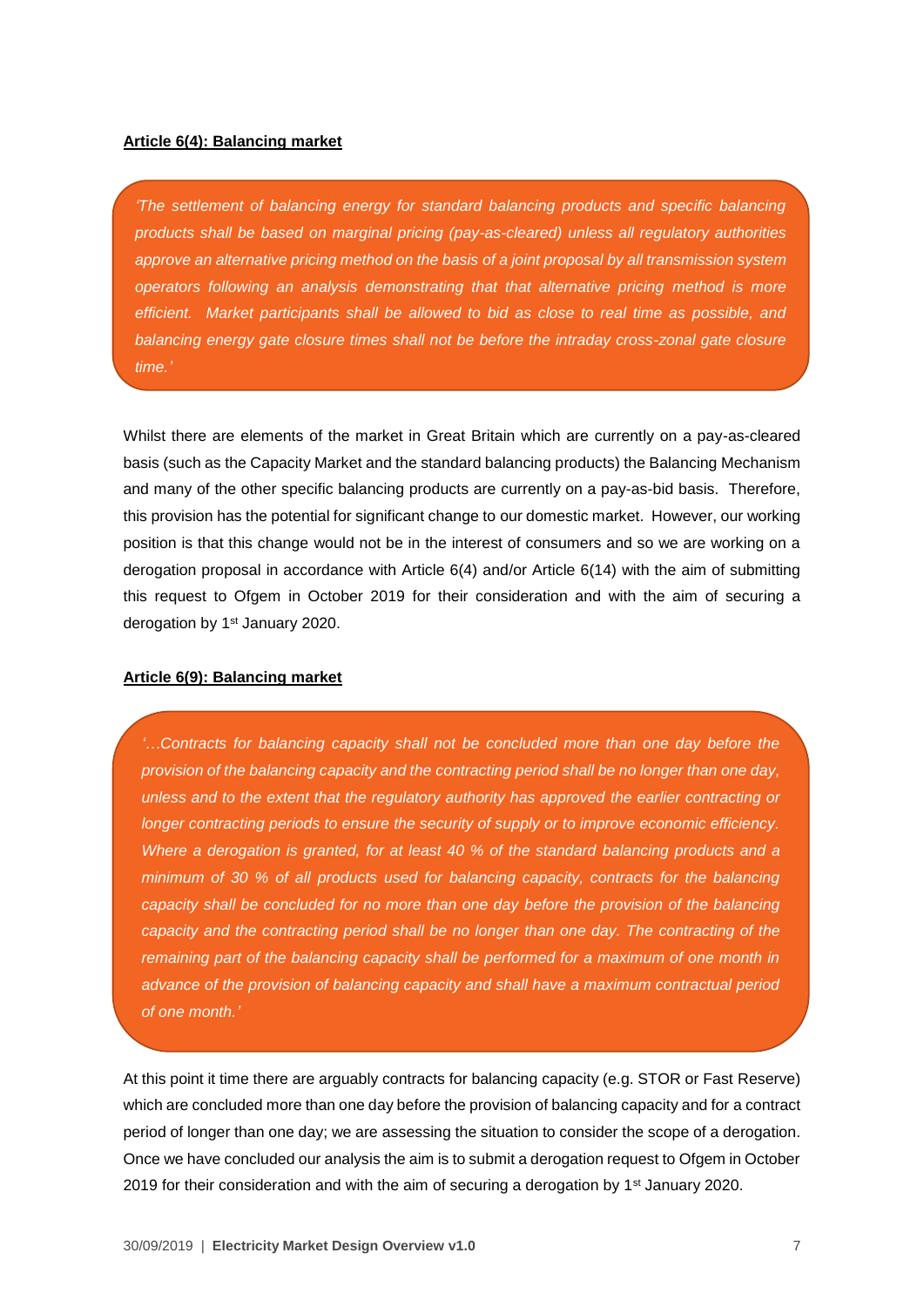#### **Article 8(4): Trade on day-ahead and intraday markets**

*'By 1 January 2021, the imbalance settlement period shall be 15 minutes in all scheduling areas, unless regulatory authorities have granted a derogation or an exemption. Derogations may be granted only until 31 December 2024.*

*From 1 January 2025, the imbalance settlement period shall not exceed 30 minutes where an exemption has been granted by all the regulatory authorities within a synchronous area.'*

As the current imbalance settlement period within Great Britain is 30 minutes a move to a harmonised imbalance settlement period (at 15 minutes) would be a significant and costly change. Whilst there are both costs and benefits associated with such a change, we do not believe the change is in the interest of consumers. As the same obligation is present under the existing network codes Ofgem is currently in the process of exploring an exemption to allow the market in Great Britain to remain at 30 minutes. As and when exempted, Great Britain can then continue to remain exempted at 30 minutes beyond 1<sup>st</sup> January 2025 so long as (as envisaged in network codes) there is both a supporting cost-benefit analysis and support from Ofgem, as the regulatory authority within the synchronous area for Great Britain. We expect this to remain the case but a review at that time would be required.

#### **Article 14(5): Bidding zone review**

*'By 5 October 2019 all relevant transmission system operators shall submit a proposal for the methodology and assumptions that are to be used in the bidding zone review process and for the alternative bidding zone configurations to be considered to the relevant regulatory authorities for approval. The relevant regulatory authorities shall take a unanimous decision on the proposal within 3 months of submission of the proposal.'*

Further to the periodic bidding zone review process established under the Third Energy Package the recast Electricity Regulation requires TSOs to submit proposals for their methodology and assumptions to be used in a bidding zone review process to relevant national regulatory authorities by 5<sup>th</sup> October 2019. We are working with ENTSO-E and the other TSOs on this topic, as well as engaging with Ofgem. At this point in time we foresee the submission of our current bidding zone configuration without potential alternative configurations for Great Britain. The reason being the current bidding zone does not contain structural congestion (as defined in the Electricity Regulation) and there is no impact on neighbouring bidding zones. If this remains the case, Great Britain would not progress the one-off bidding zone review process further under Article 14.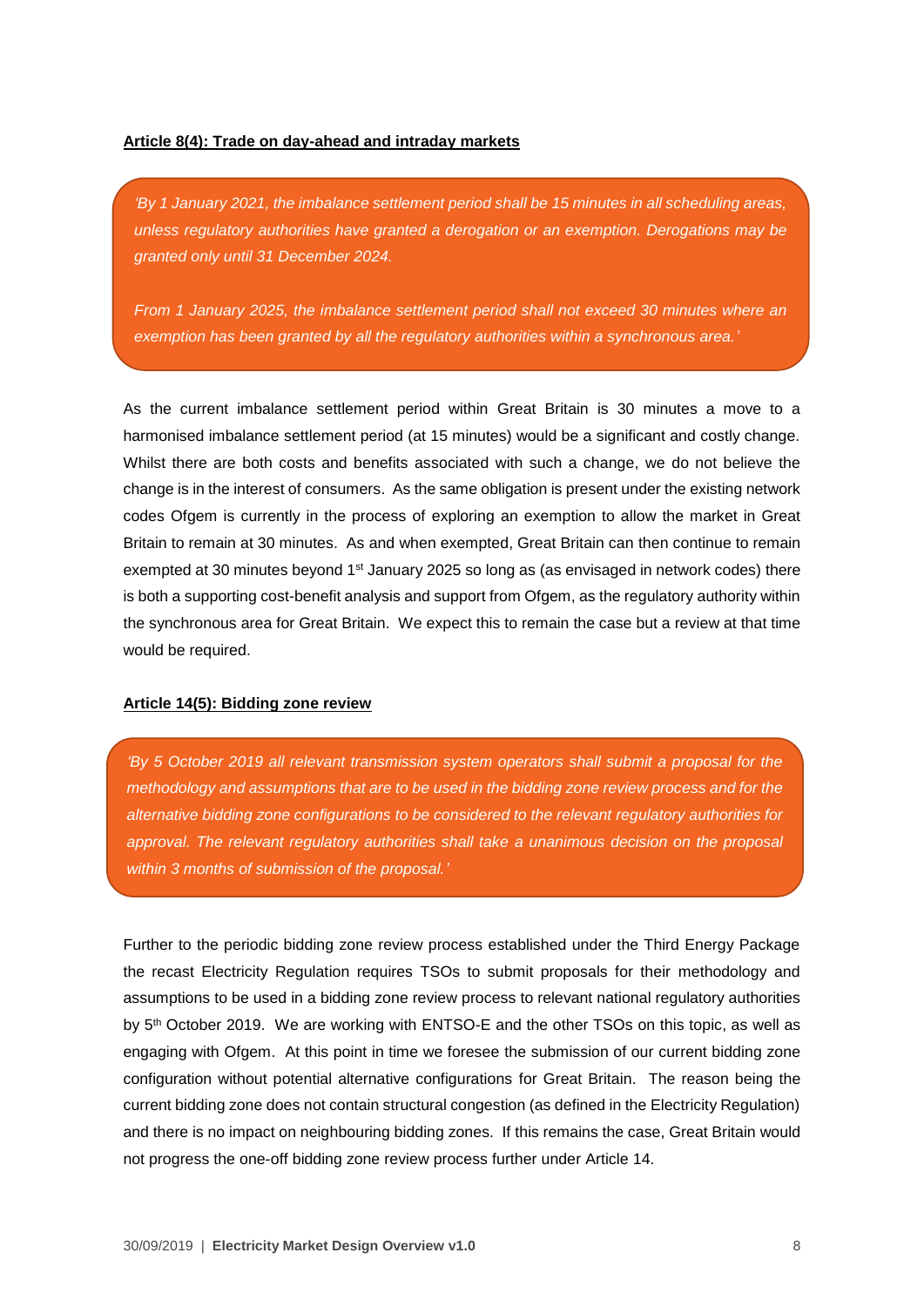#### **Article 16(8): General principles of capacity allocation and congestion management**

*'Transmission system operators shall not limit the volume of interconnection capacity to be made available to market participants as a means of solving congestion inside their own bidding zone or as a means of managing flows resulting from transactions internal to bidding zones. Without prejudice to the application of the derogations under paragraphs 3 and 9 of this Article and to the application of Article 15(2), this paragraph shall be considered to be complied with where the following minimum levels of available capacity for cross-zonal trade are reached:*

*(a) for borders using a coordinated net transmission capacity approach, the minimum capacity shall be 70 % of the transmission capacity respecting operational security limits after deduction of contingencies, as determined in accordance with the capacity allocation and congestion management guideline adopted on the basis of Article 18(5) of Regulation (EC) No 714/2009;'*

At present the provisions related to Great Britain are being developed on the basis of a coordinated net transmission capacity approach and whilst this is unchanged as a result of Article 16(8) the calculation for cross-zonal trade is expected to interact with an [ACER Recommendation.](https://www.acer.europa.eu/Media/News/Pages/Electricity-ACER-issues-a-Recommendation-for-implementing-the-70-minimum-margin-of-capacity-available-for-cross-border-trad.aspx) This has recently been published and we are in the process of reviewing and understanding the impact on Great Britain. However, our expectation is that Great Britain will be compliant with the minimum threshold without the need for a derogation against that threshold to maintain operational security, as is possible in certain circumstances as per Article 16(9).

#### **Article 18(9): Charging for access to networks, use of networks and reinforcement**

*'By 5 October 2019 in order to mitigate the risk of market fragmentation ACER shall provide a best practice report on transmission and distribution tariff methodologies while taking account of national specificities.'*

We welcome such a best practice report being made available and we will review it upon publication to consider best practice in relation to our domestic tariff methodologies.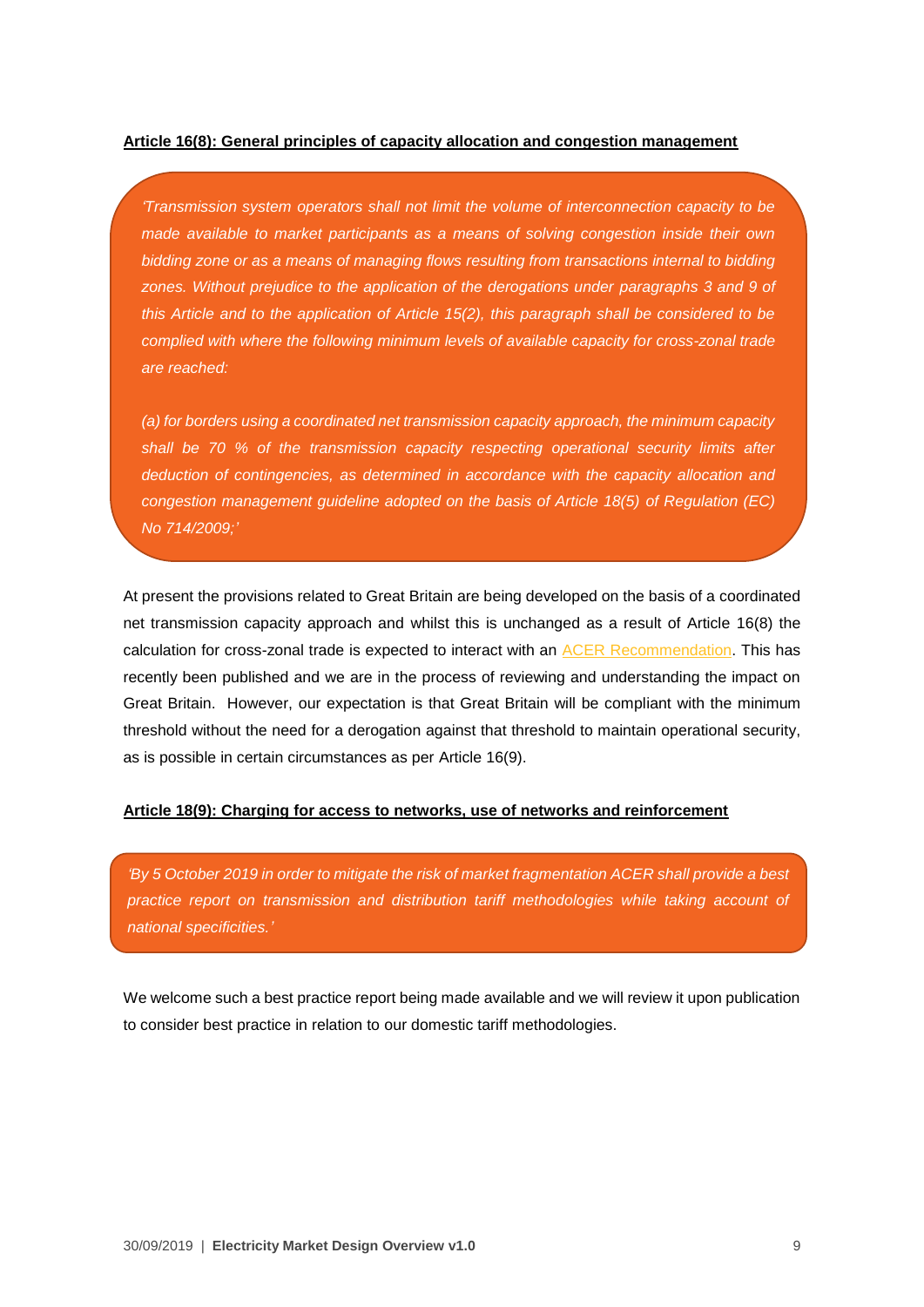#### **Article 23(3): European resource adequacy assessment**

*'By 5 January 2020, the ENTSO for Electricity shall submit to the Electricity Coordination Group set up under Article 1 of Commission Decision of 15 November 2012 and ACER a draft methodology for the European resource adequacy assessment based on the principles provided for in paragraph 5 of this Article.'*

The Electricity Regulation introduces a new concept of a European resource adequacy assessment and this will be conducted by ENTSO-E to identify resource adequacy concerns. It will be conducted on an annual basis and will (where they exist) support national regional adequacy assessments, such as the one which we undertake in respect of the Capacity Market in Great Britain. ENTSO-E are currently in the process of developing a draft methodology for a European resource adequacy assessment for submission to ACER. ENTSO-E are also developing the new methodologies as per Article 23(6) relating to 'the value of lost load', 'the cost of new entry for generation, or demand response', and 'the reliability standard' in the same timescales. As these developments have potential to interact with our domestic processes we are involved in and closely monitoring the development of these methodologies to advocate that they are complementary and work together in an efficient manner with our national processes.

#### **Article 26(2) and Article 26(3): Cross-border participation in capacity mechanisms**

*'Member States shall ensure that foreign capacity capable of providing equivalent technical performance to domestic capacities has the opportunity to participate in the same competitive process as domestic capacity. In the case of capacity mechanisms in operation on 4 July 2019, Member States may allow interconnectors to participate directly in the same competitive process as foreign capacity for a maximum of four years from 4 July 2019 or two years after the date of approval of the methodologies referred to in paragraph 11, whichever is earlier.*

*Member States may require foreign capacity to be located in a Member State that has a direct network connection with the Member State applying the mechanism.*

*Member States shall not prevent capacity which is located in their territory from participating in capacity mechanisms of other Member States.'*

In around three to four years it appears that interconnector participation in the Capacity Market in Great Britain will be replaced by foreign direct participation, at least from those Member States with a direct network connection to Great Britain.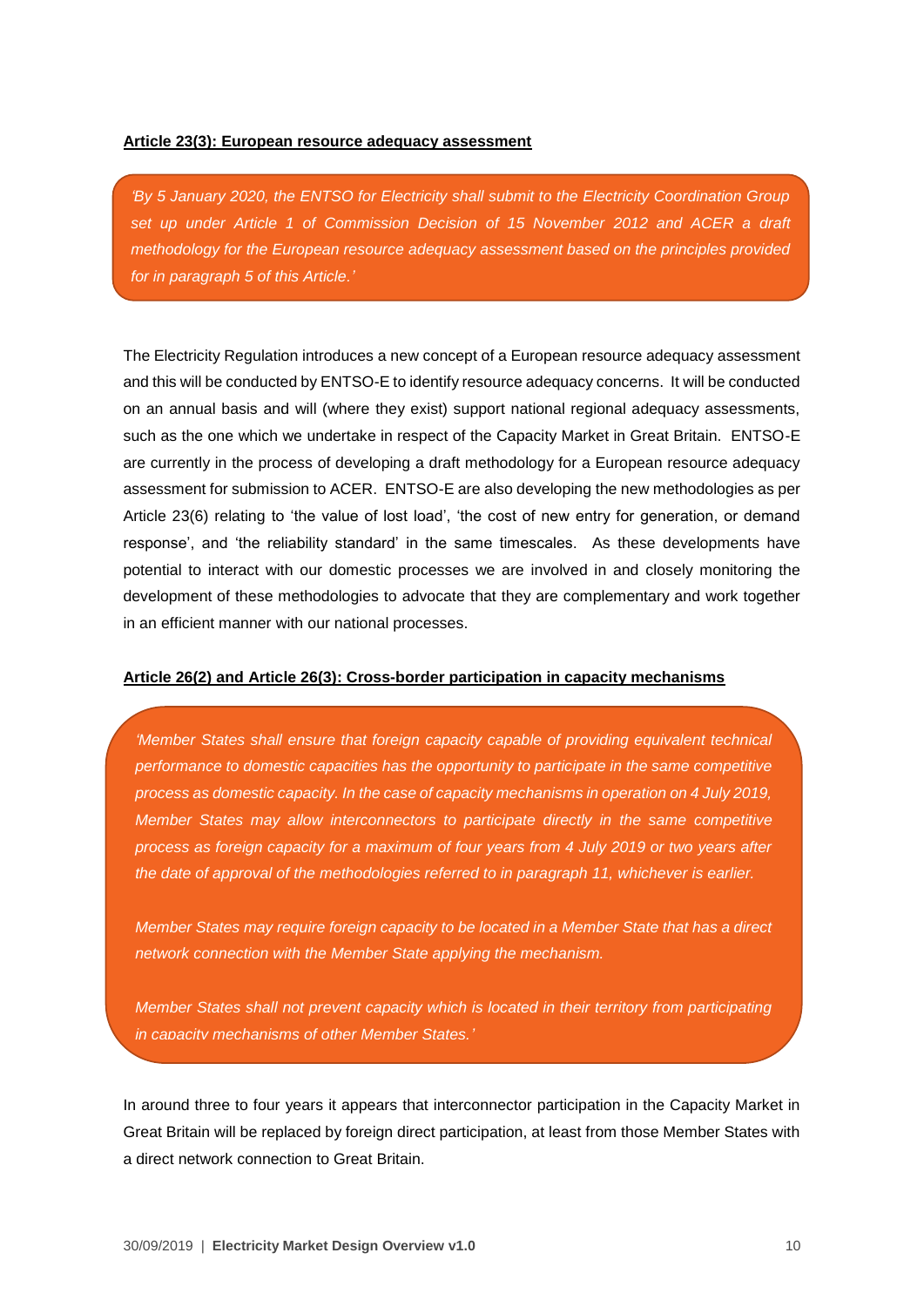Additionally, domestic market participants will become eligible to participate in Capacity Markets in at least some of the other Member States. ENTSO-E is currently in the process of developing six separate components related to this change, such as a methodology for calculating the maximum capacity for cross-border participation and the terms of the operation of a new registry within ENTSO-E to record eligible participants. These components are to be submitted by ENTSO-E to ACER by 5<sup>th</sup> July 2020 and as a TSO we will be monitoring the development of these methodologies and considering our role in a future Capacity Market where there is the expectation of foreign direct participation. Figure 1 - at a high-level - illustrates the timetable for the above as follows.



#### **Article 35(1): Establishment and mission of regional coordination centres**

*'By 5 July 2020, all transmission system operators of a system operation region shall submit a proposal for the establishment of regional coordination centres to the regulatory authorities concerned in accordance with the criteria set out in this Chapter. The regulatory authorities of the system operation region shall review and approve the proposal.'*

We are currently a shareholder and active participant within a Regional Security Coordinator (RSC), i.e. CORESO. By 5<sup>th</sup> July 2020 TSOs within a system operation region, which will be identified as per Article 36 below, shall submit a proposal for the establishment of Regional Coordination Centres (RCCs) to the relevant regulatory authorities. This proposal will include all organisational, financial and operational arrangements for the RCCs, the rules and statutes, the implementation plans (etc) and this then commences the process to transition all RSCs to RCCs by  $1<sup>st</sup>$  July 2022.

Therefore, as a shareholder and active participant within CORESO we will be significantly involved in the development and implementation of the RCC for our system operation region, which we expect to be fulfilled by an enhanced version of CORESO. At present under the Third Energy Package an RSC is expected to perform certain tasks, whereas an RCC will be expected to perform additional tasks in future. Figure 2 - at a high-level - illustrates the transition from RSCs to RCCs in respect of their key tasks; full details of the key tasks can be found in Article 37 and Annex 1.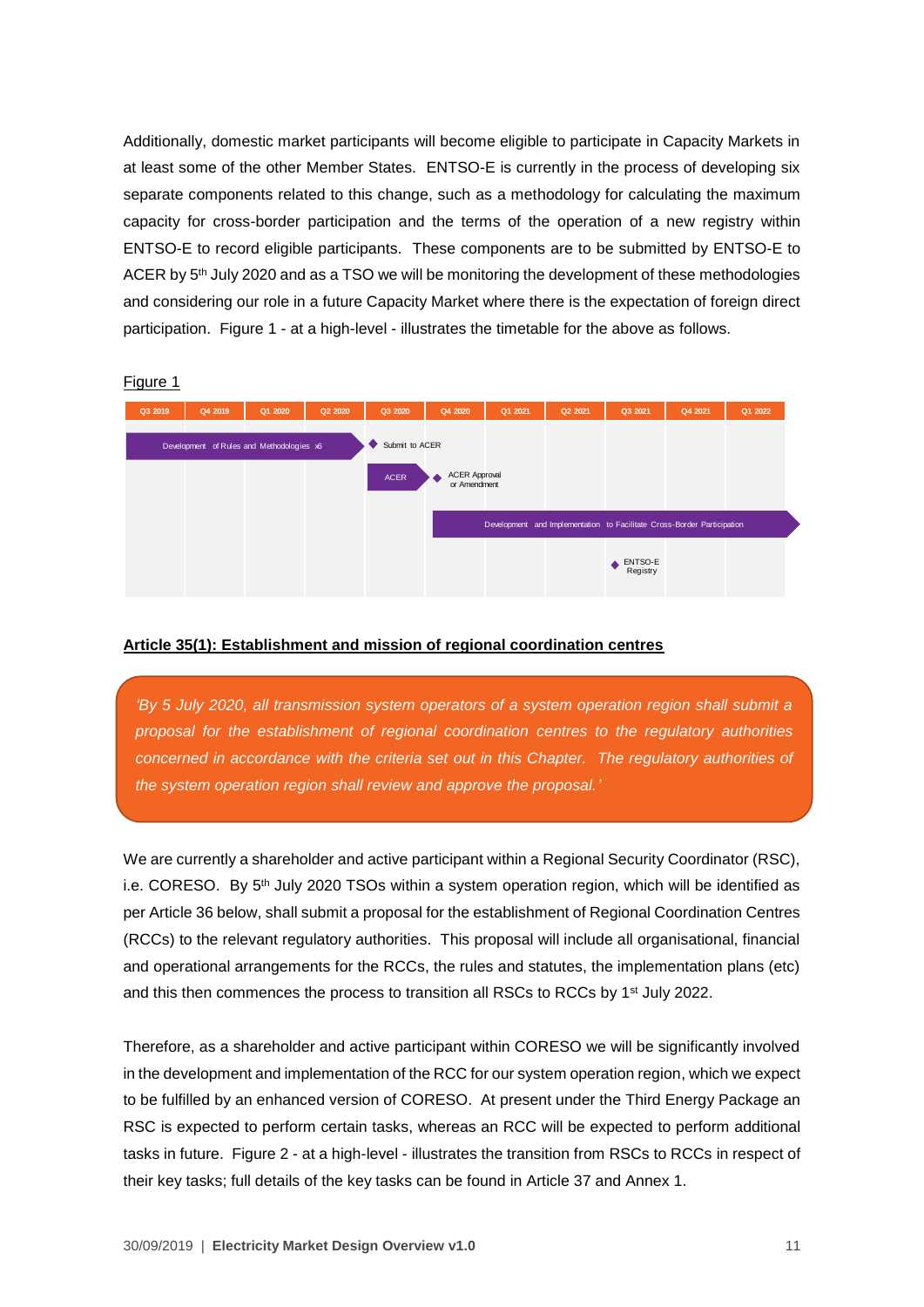#### Figure 2

| <b>Current RSC Tasks</b>                   | <b>Additional RCC Tasks</b>                |
|--------------------------------------------|--------------------------------------------|
| Operational security analysis              | Role is sizing and procurement of reserves |
| Short-term adequacy analysis               | Further emergency and restoration tasks    |
| Outage coordination                        | Additional risk preparedness tasks         |
| Coordinated capacity calculation           | Training and certification activities      |
| Common Grid Model                          | Identification of capacity needs           |
| Supporting Emergency and Restoration plans |                                            |

Whilst there is a notable increase in the role and responsibilities of the RCCs, including through the introduction of 'co-ordinated actions' to TSOs for some tasks in future, TSOs remain responsible for the real-time operation of their Transmission Systems. However, additional processes between TSOs and RCCs, as well as between the RCCs will likely need to be developed in due course.

#### **Article 36(1): Geographical scope for regional coordination centres**

*'By 5 January 2020 the ENTSO for Electricity shall submit to ACER a proposal specifying which transmission system operators, bidding zones, bidding zone borders, capacity calculation regions and outage coordination regions are covered by each of the system operation regions. The proposal shall take into account the grid topology, including the degree of interconnection and of interdependency of the electricity system in terms of flows and the size of the region which shall cover at least one capacity calculation region.'*

We, alongside other TSOs and ENTSO-E, are currently developing options in respect of the scope of system operation regions as per Article 36. Once initial proposals have been sanctioned through the current ENTSO-E governance arrangements a public consultation is expected to be released by ENTSO-E. This consultation is currently planned for circa October 2019 and it will facilitate the submission of an ENTSO-E proposal to ACER by the  $5<sup>th</sup>$  January 2020 deadline. The finalisation of these system operation regions will then inform the transition of RCSs to RCCs as per Article 35.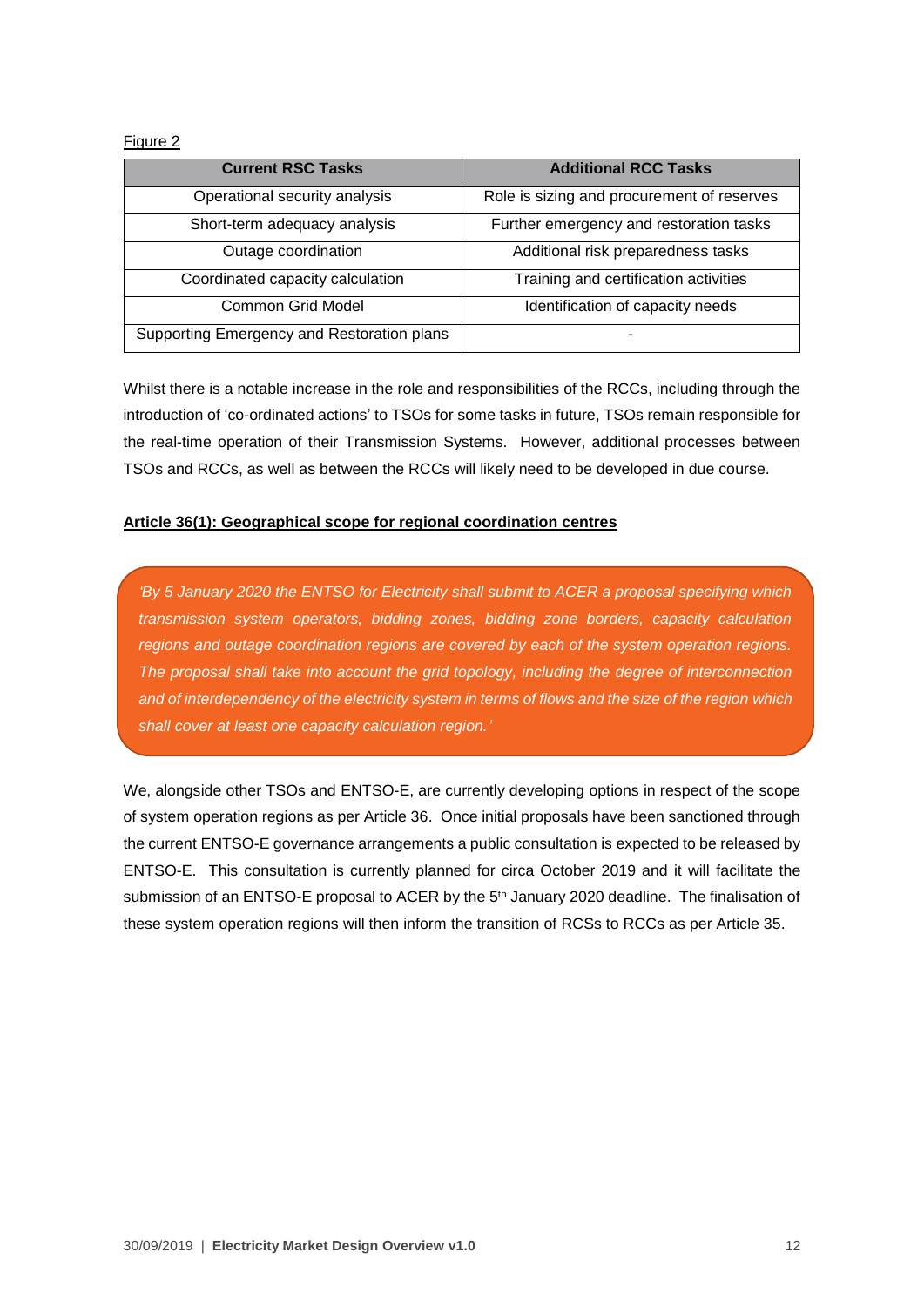#### **Article 53(2): Establishment of the EU DSO entity**

*'By 5 July 2020, the distribution system operators shall submit to the Commission and to ACER, the draft statutes, in accordance with Article 54, including a code of conduct, a list of registered members, the draft rules of procedure, including the rules of procedures on the consultation with the ENTSO for Electricity and other stakeholders and the financing rules, of the EU DSO entity to be established. The draft rules of procedure of the EU DSO entity shall ensure balanced representation of all participating distribution system operators.'*

As a result of Article 53, the DSOs are in the process of creating a new entity to undertake a similar role for DSOs to that which ENTSO-E currently undertakes for TSOs in Europe. We expect that with the changing dynamics of the electricity system this entity will play an increasingly important role in future and it will need to work closely with its stakeholders, especially ENTSO-E. As such we have recently nominated one of our whole system subject-matter experts within ESO to sit on a new steering group within ENTSO-E which has been created to support the development of a sustainable TSO-DSO interface. Figure 3 - at a high-level - illustrates the timetable for the above as follows.

## Figure 3

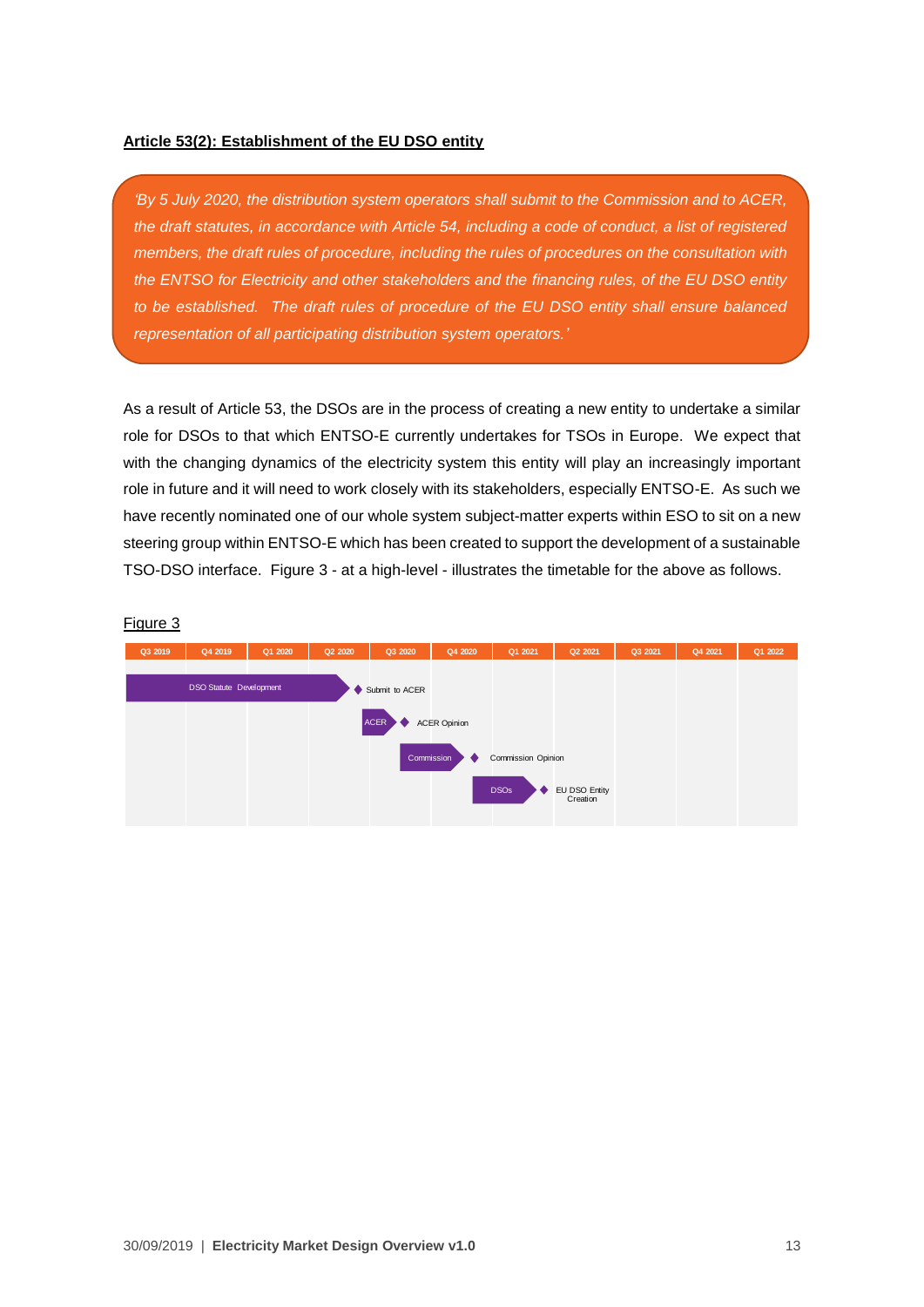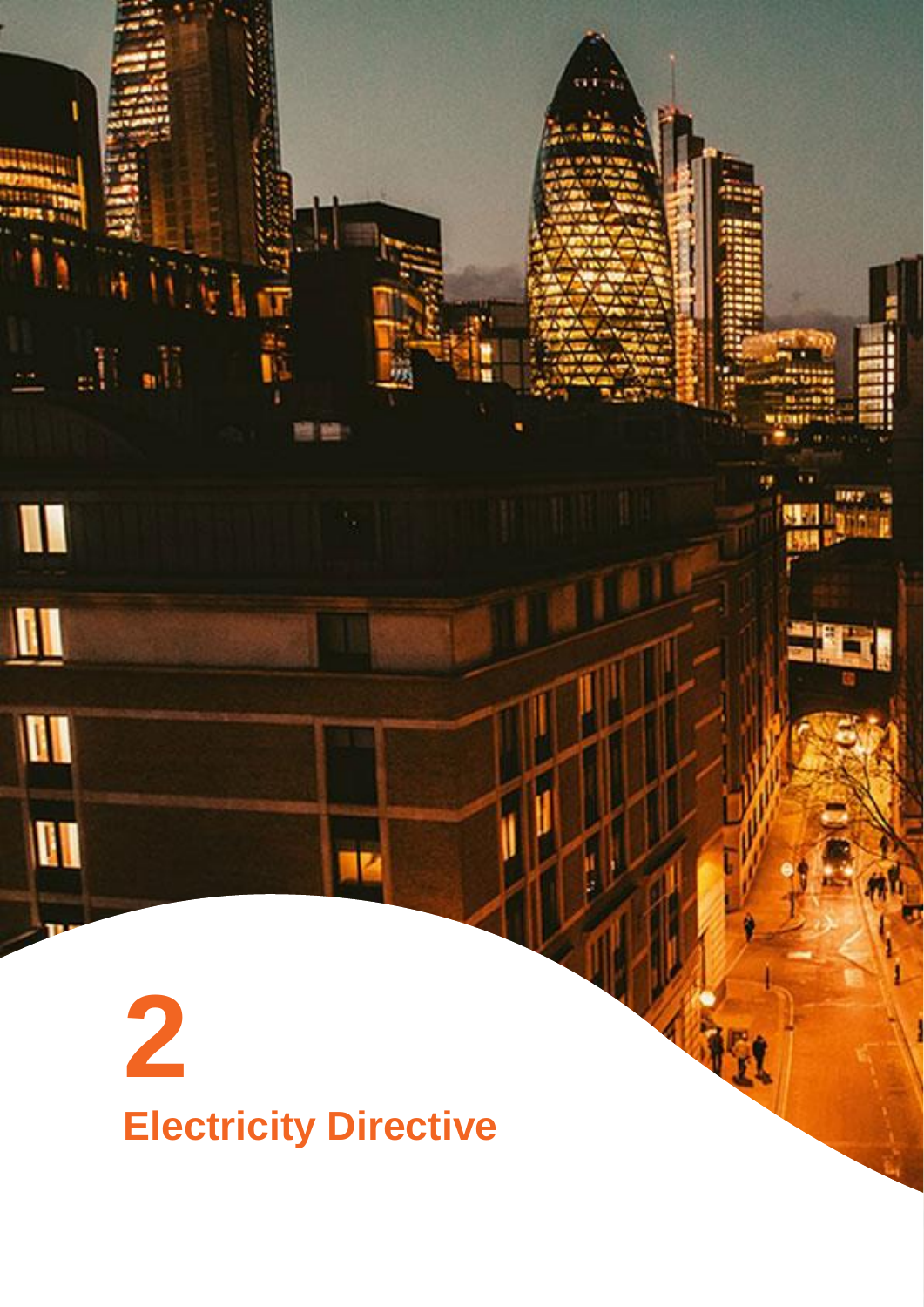## **Electricity Directive Overview**

The Electricity Directive is addressed to Member States and sets out the goals that the Member States have to achieve and the timetable for the Member States to decide how to transpose these goals into national law. It is a recast of, and replaces, from 1st January 2021, the existing electricity directive though some provisions could apply earlier than this date. In many cases the aims of the Directive are already aligned with ongoing programmes in Great Britain, such as the domestic smart metering programme or the Faster Switching Significant Code Review, whereas in other cases the Directive potentially introduces aims which could introduce new obligations related to market participants in Great Britain.

For example, under Article 4 the Directive states that 'all customers are free to have more than one electricity supply contract at the same time, provided that the required connection and metering points are established' and depending in interpretation this could require domestic change in future. More specifically, depending on interpretation this could potentially provide consumers with the right to have more than one supply contract with any given energy supplier, or it could potentially provide consumers with the right to have multiple supply contracts with multiple energy suppliers.

As well as there being many provisions in relation to consumers, the retail market and the concept of 'citizen energy communities', there are also provisions relating to the roles and responsibilities of Transmission System Operators, Distribution System Operators and National Regulatory Authorities e.g. a prohibition on both TSOs and DSOs owning storage except in limited circumstances. Therefore, we will continue to monitor the implementation of the Directive within Great Britain.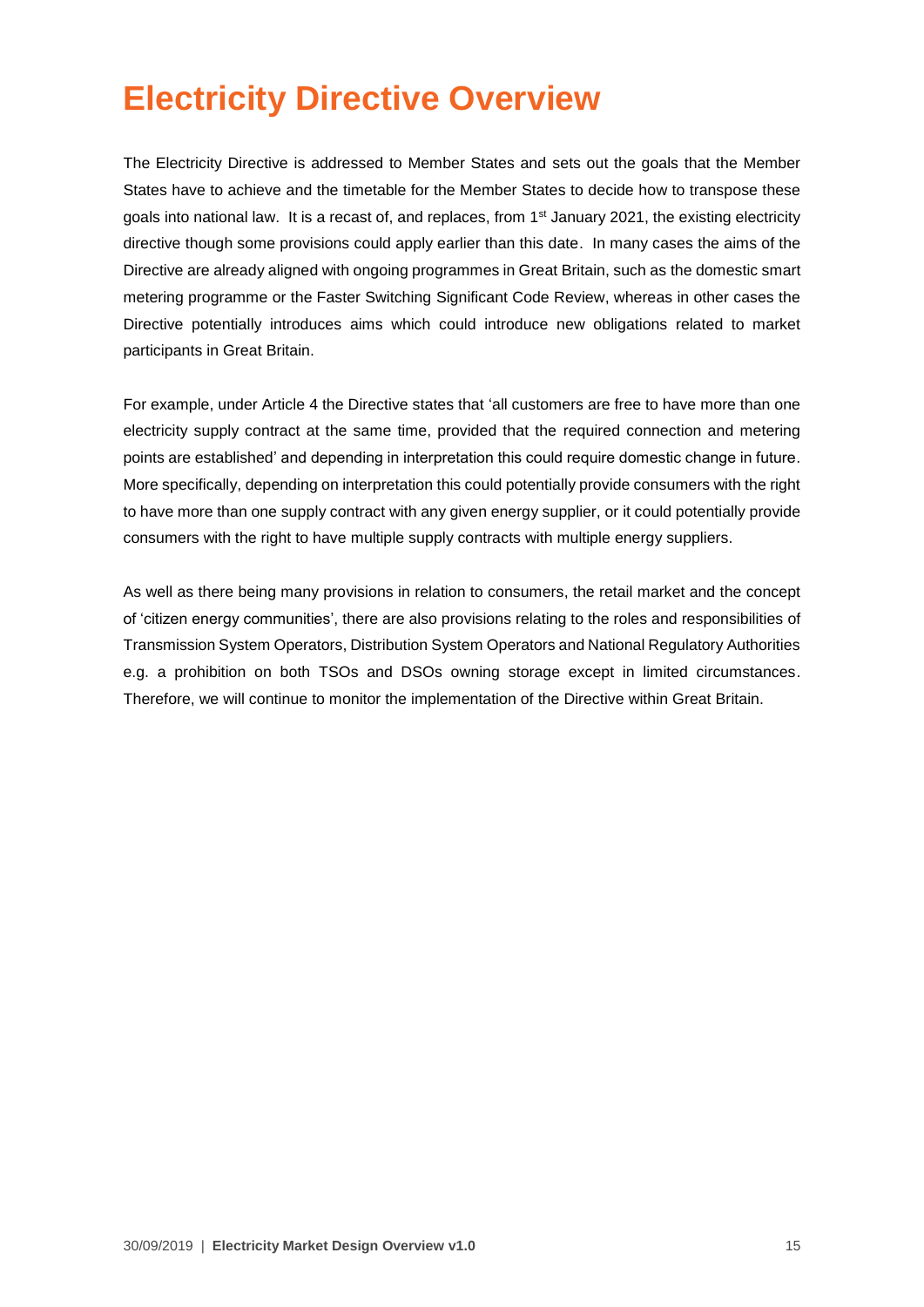3<br>Risk Preparedness<br>Regulation **Risk Preparedness Regulation**

 $\mathbb{J}_{\mathbf{z}}$ 

W

 $\blacksquare$ 

II

III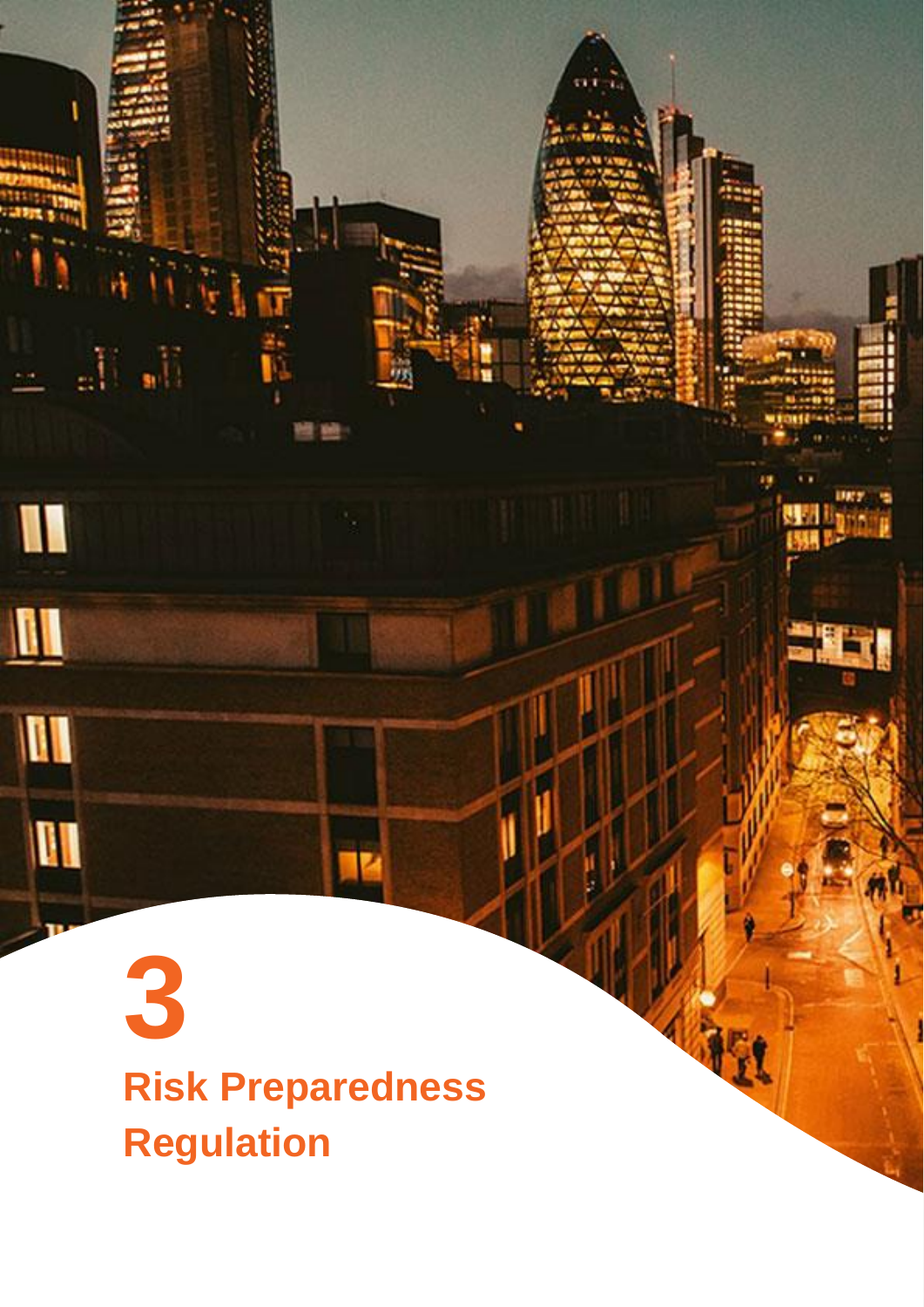## **Risk Preparedness Regulation Overview**

Commission Regulations (EU) 2017/1485 and (EU) 2017/2196 provide detailed technical rules on how TSOs and other relevant stakeholders should ensure system security through how they act and co-operate effectively at an operational level. The Risk Preparedness Regulation focuses on crises which have a larger scale and impact by facilitating identification of regional and national electricity crisis scenarios and developing national and regional Risk Preparedness Plans to cover such scenarios e.g. as a result of extreme weather, fuel shortages or cyberattacks.

ENTSO-E are developing a 'Methodology for identifying regional electricity crisis scenarios' and a 'Methodology for short-term and seasonal adequacy assessments' under Article 5 and Article 8 respectively and both are to be submitted to ACER for consideration no later than 5<sup>th</sup> January 2020. On 8<sup>th</sup> July 2019 ENTSO-E launched [industry consultations](https://consultations.entsoe.eu/) on these draft methodologies and the closing date for responses is 8th October 2019. Once ENTSO-E have finalised and submitted the proposed methodologies, ACER will then have until 5th March 2020 to approve or amend prior to ENTSO-E identification (in consultation with stakeholders) of regional electricity crisis scenarios within the following six months. There are provisions for this to potentially be delegated to RCCs. Once scenarios have been developed each 'Competent Authority' (which is expected to be BEIS) will develop their own national electricity crisis scenarios in consultation with their stakeholders (including other competent authorities) within the following four months. These will become the basis of the new Risk Preparedness Plans in respect of regional electricity crisis scenarios which will subsequently be developed and adopted no later than 5<sup>th</sup> January 2022.

ENTSO-E (or the RCCs) will then carry out seasonal adequacy assessments / seasonal outlooks based on these methodologies, and TSOs will do the same in respect of week ahead to at least day ahead adequacy forecasts. Figure 4 - at a high-level - illustrates this timeline.



#### Figure 4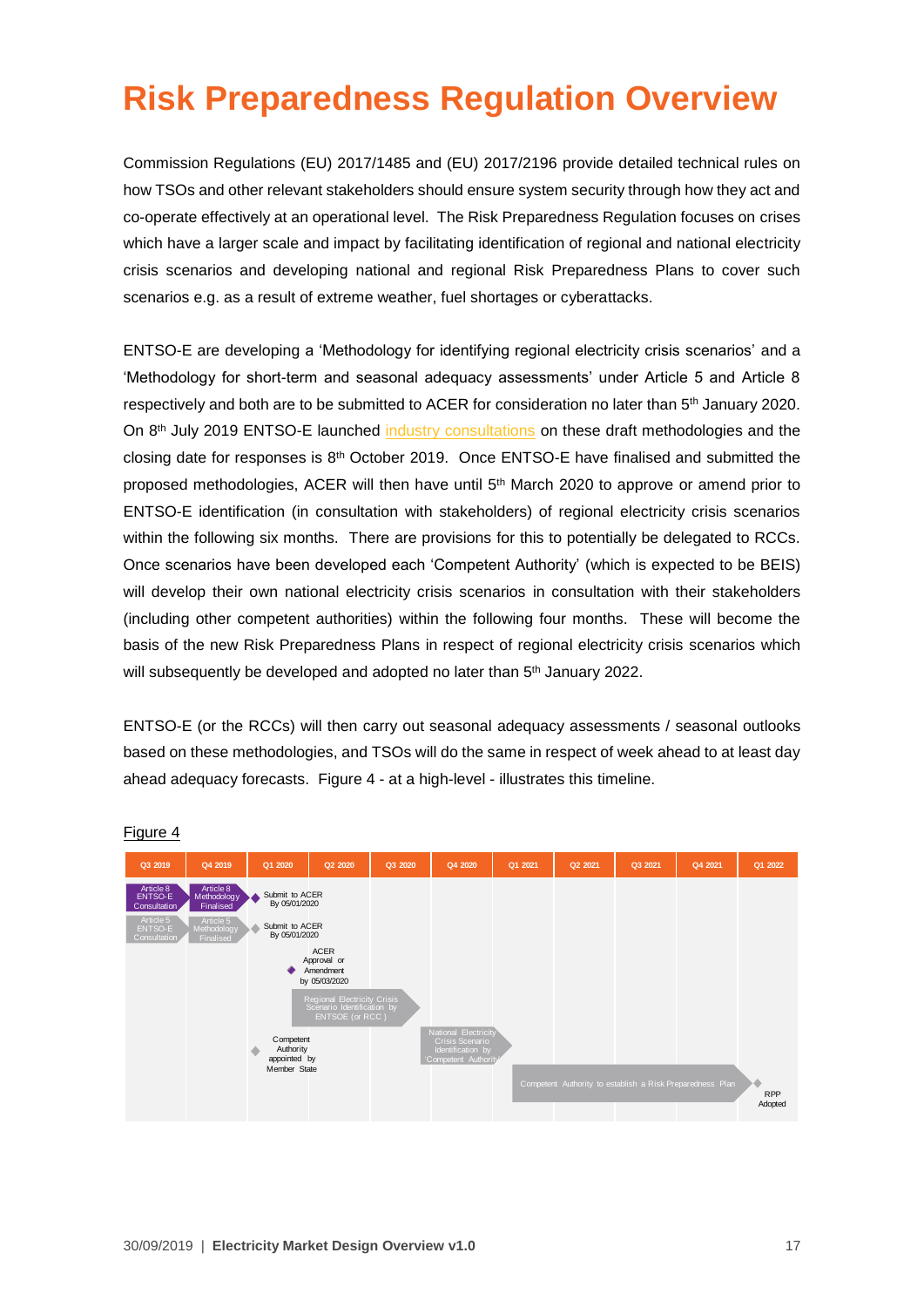# **4 Conclusion and Next Steps**

 $\frac{1}{2} \prod_{i=1}^n \frac{1}{2}$ 

I

 $\blacksquare$ 

M

I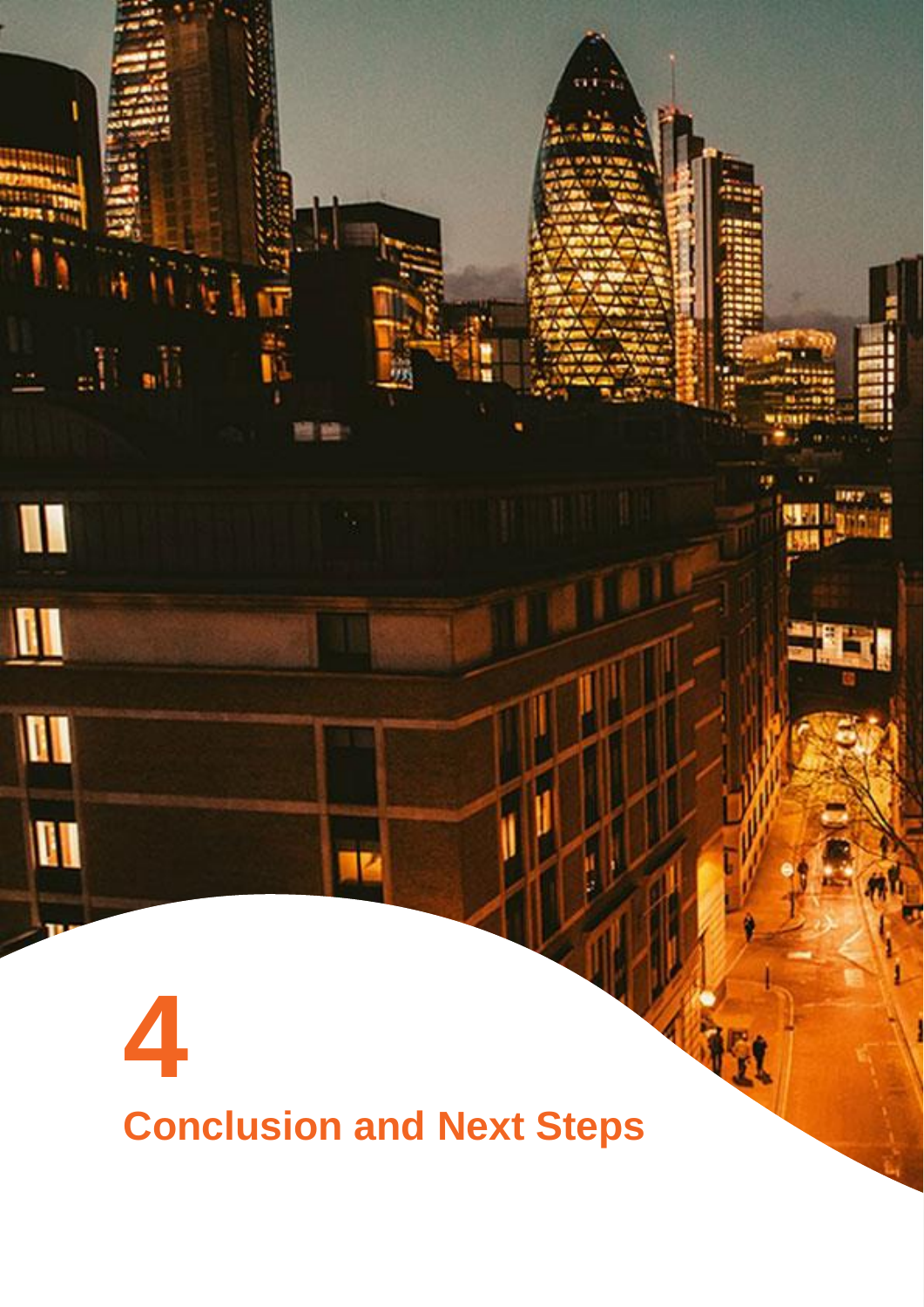## **Conclusion and Next Steps**

In conclusion, the new Clean Energy Package legislation related to Electricity Market Design results in both actual and potential changes to the domestic electricity market in Great Britain in future. As a result, it is important for all parties (including the ESO) to understand the impacts and timescales to ensure economic, efficient and co-ordinated implementation programme.

Therefore, we will continue to assess the impacts of Electricity Market Design on the ESO and by extension our stakeholders. We will continue to engage with our stakeholders as and where appropriate, and continue to work towards implementation, or exemption/derogation as the case may be, where we believe this to be in consumers' interests.

As Electricity Market Design has broader content than that which is of direct relevance to the ESO we would also encourage stakeholders to consider the potential impacts of Electricity Market Design on their own businesses, although we imagine many will have already done so.

We will continue to periodically attend the Joint European Stakeholder Group to provide updates and discuss content with our stakeholders. We plan to attend on 8<sup>th</sup> October 2019 to provide an overview of (and to debate) this high-level impact assessment publication. If there is subsequent interest in a further workshop or webinar to explore in greater detail this can also be arranged at the appropriate time. We will also continue to discuss bilaterally where our stakeholders would prefer a more tailored discussion both now and in future.

If you would like to discuss any of the content of this document, or if you have any questions, please contact Mike Oxenham in our Future Markets team at [Michael.Oxenham1@nationalgrideso.com.](mailto:Michael.Oxenham1@nationalgrideso.com)